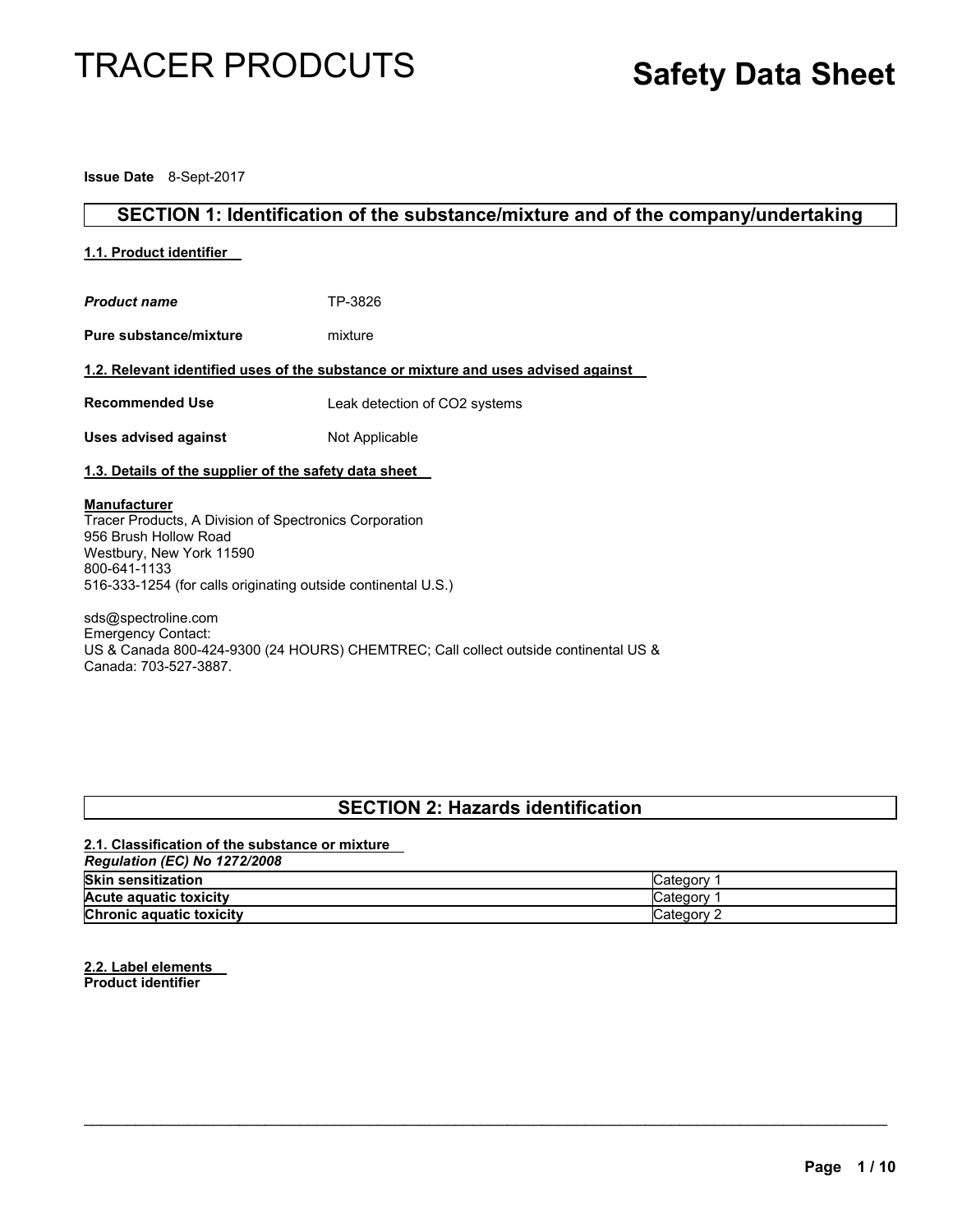

Warning

# **Hazard statements**

H317 – May cause an allergic skin reaction H411 - Toxic to aquatic life with long lasting effects H400 – Very toxic to aquatic life

# **Precautionary Statements - EU (§28, 1272/2008)**

P261 - Avoid breathing dust, fume, gas, mist, vapors, spray

P272 - Contaminated work clothing should not be allowed out of the workplace

P273 - Avoid release to the environment

P280 - Wear protective gloves, protective clothing, eye protection, face protection

P302 + P352 - IF ON SKIN: Wash with plenty of water and soap

P321 - Specific treatment (see supplemental first aid instructions on this label)

P333 + P313 - If skin irritation or rash occurs: Get medical advice/attention

P362 + P364 - Take off contaminated clothing and wash it before re-use

P391 - Collect spillage

P501 - Dispose of contents/ container to an approved waste disposal plant

# **2.3. Other hazards**

Causes mild skin irritation

This preparation contains no substance considered to be persistent, bioaccumulating nor toxic (PBT) This preparation contains no substance considered to be very persistent nor very bioaccumulating (vPvB)

# **SECTION 3: Composition/information on ingredients**

# **3.1 Substances**

Not Applicable

# **3.2 Mixtures**

| <b>EC No</b>             | weight-%  | <b>Classification</b>    | <b>REACH registration</b>                                                                                                                         |
|--------------------------|-----------|--------------------------|---------------------------------------------------------------------------------------------------------------------------------------------------|
|                          |           |                          | number                                                                                                                                            |
|                          |           |                          |                                                                                                                                                   |
|                          |           |                          |                                                                                                                                                   |
| $\overline{\phantom{a}}$ | 80-90     | Skin Sens.1 (H317)       | Not Applicable                                                                                                                                    |
| 220-667-3                | $<$ 1     | Skin Irrit. 2 (H315)     | Not Applicable                                                                                                                                    |
|                          |           | Aquatic Acute 1 (H400)   |                                                                                                                                                   |
|                          |           | Aquatic Chronic 1 (H410) |                                                                                                                                                   |
| 221-781-6                | $<$ 1     | Skin Irrit. 2 (H315)     | Not Applicable                                                                                                                                    |
|                          |           | Aquatic Acute 1 (H400)   |                                                                                                                                                   |
|                          |           |                          |                                                                                                                                                   |
| 215-548-8                | $<$ 1     | Repr. 2 (H361)           | Not Applicable                                                                                                                                    |
|                          |           | Aquatic Acute 1 (H400)   |                                                                                                                                                   |
|                          |           |                          |                                                                                                                                                   |
| 204-881-4                | $<$ 1     | Aquatic Acute 1 (H400)   | Not Applicable                                                                                                                                    |
|                          |           |                          |                                                                                                                                                   |
|                          | $10 - 20$ | Not Applicable           | Not Applicable                                                                                                                                    |
|                          |           |                          | according to Regulation<br>(EC) No. 1272/2008<br><b>ICLP1</b><br>Aquatic Chronic 1 (H410)<br>Aquatic Chronic 1 (H410)<br>Aquatic Chronic 1 (H410) |

 $\mathcal{L}_\text{max} = \mathcal{L}_\text{max} = \mathcal{L}_\text{max} = \mathcal{L}_\text{max} = \mathcal{L}_\text{max} = \mathcal{L}_\text{max} = \mathcal{L}_\text{max} = \mathcal{L}_\text{max} = \mathcal{L}_\text{max} = \mathcal{L}_\text{max} = \mathcal{L}_\text{max} = \mathcal{L}_\text{max} = \mathcal{L}_\text{max} = \mathcal{L}_\text{max} = \mathcal{L}_\text{max} = \mathcal{L}_\text{max} = \mathcal{L}_\text{max} = \mathcal{L}_\text{max} = \mathcal{$ 

**Full text of H- and EUH-phrases: see section 16**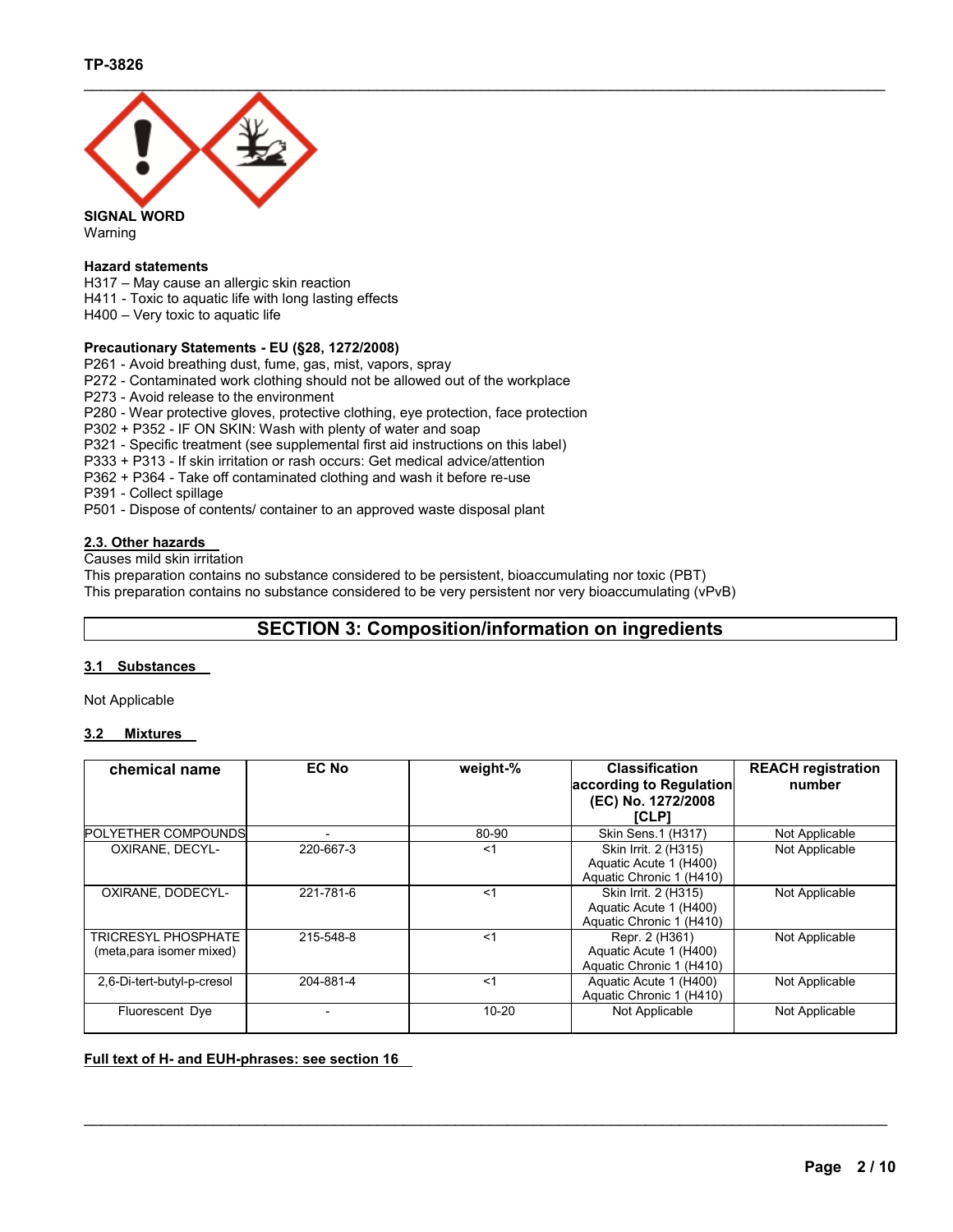# **SECTION 4: First aid measures**

 $\mathcal{L}_\mathcal{L} = \{ \mathcal{L}_\mathcal{L} = \{ \mathcal{L}_\mathcal{L} = \{ \mathcal{L}_\mathcal{L} = \{ \mathcal{L}_\mathcal{L} = \{ \mathcal{L}_\mathcal{L} = \{ \mathcal{L}_\mathcal{L} = \{ \mathcal{L}_\mathcal{L} = \{ \mathcal{L}_\mathcal{L} = \{ \mathcal{L}_\mathcal{L} = \{ \mathcal{L}_\mathcal{L} = \{ \mathcal{L}_\mathcal{L} = \{ \mathcal{L}_\mathcal{L} = \{ \mathcal{L}_\mathcal{L} = \{ \mathcal{L}_\mathcal{$ 

# **4.1. Description of first aid measures**

| <b>General advice</b>                                                           | Call 911 or emergency medical service. Remove and isolate contaminated clothing and<br>shoes.                                                      |  |  |
|---------------------------------------------------------------------------------|----------------------------------------------------------------------------------------------------------------------------------------------------|--|--|
| <b>INHALATION</b>                                                               | Move victim to fresh air. If breathing is irregular or stopped, administer artificial respiration.<br>Administer oxygen if breathing is difficult. |  |  |
| <b>Skin Contact</b>                                                             | Wash off immediately with soap and plenty of water while removing all contaminated<br>clothes and shoes.                                           |  |  |
| <b>Eye Contact</b>                                                              | In case of contact with substance, immediately flush skin or eyes with running water for at<br>least 20 minutes.                                   |  |  |
| <b>INGESTION</b>                                                                | If swallowed, do not induce vomiting: seek medical advice immediately and show this<br>container or label.                                         |  |  |
| Self-protection of the first aider                                              | Ensure that medical personnel are aware of the material(s) involved and take precautions<br>to protect themselves.                                 |  |  |
| 4.2. Most important symptoms and effects, both acute and delayed                |                                                                                                                                                    |  |  |
| <b>Symptoms</b>                                                                 | No information available.                                                                                                                          |  |  |
| 4.3. Indication of any immediate medical attention and special treatment needed |                                                                                                                                                    |  |  |

**Note to physicians No information available.** 

# **SECTION 5: FIRE FIGHTING MEASURES**

# **5.1. Extinguishing media**

### **Suitable extinguishing media**

Dry chemical, CO2, water spray or regular foam. Water spray, fog or regular foam. Move containers from fire area if you can do it without risk. Dike fire-control water for later disposal.

# **Unsuitable extinguishing media**

Do not scatter spilled material with high pressure water streams.

# **5.2. Special hazards arising from the substance or mixture**

Some may burn but none ignite readily. Those substances designated with a "P" may polymerize explosively when heated or involved in a fire. Some may be transported hot.

# **5.3. Advice for firefighters**

Wear self-contained breathing apparatus and protective suit. Use personal protective equipment as required.

# **SECTION 6: Accidental release measures**

 $\mathcal{L}_\text{max} = \mathcal{L}_\text{max} = \mathcal{L}_\text{max} = \mathcal{L}_\text{max} = \mathcal{L}_\text{max} = \mathcal{L}_\text{max} = \mathcal{L}_\text{max} = \mathcal{L}_\text{max} = \mathcal{L}_\text{max} = \mathcal{L}_\text{max} = \mathcal{L}_\text{max} = \mathcal{L}_\text{max} = \mathcal{L}_\text{max} = \mathcal{L}_\text{max} = \mathcal{L}_\text{max} = \mathcal{L}_\text{max} = \mathcal{L}_\text{max} = \mathcal{L}_\text{max} = \mathcal{$ 

# **6.1. Personal precautions, protective equipment and emergency procedures**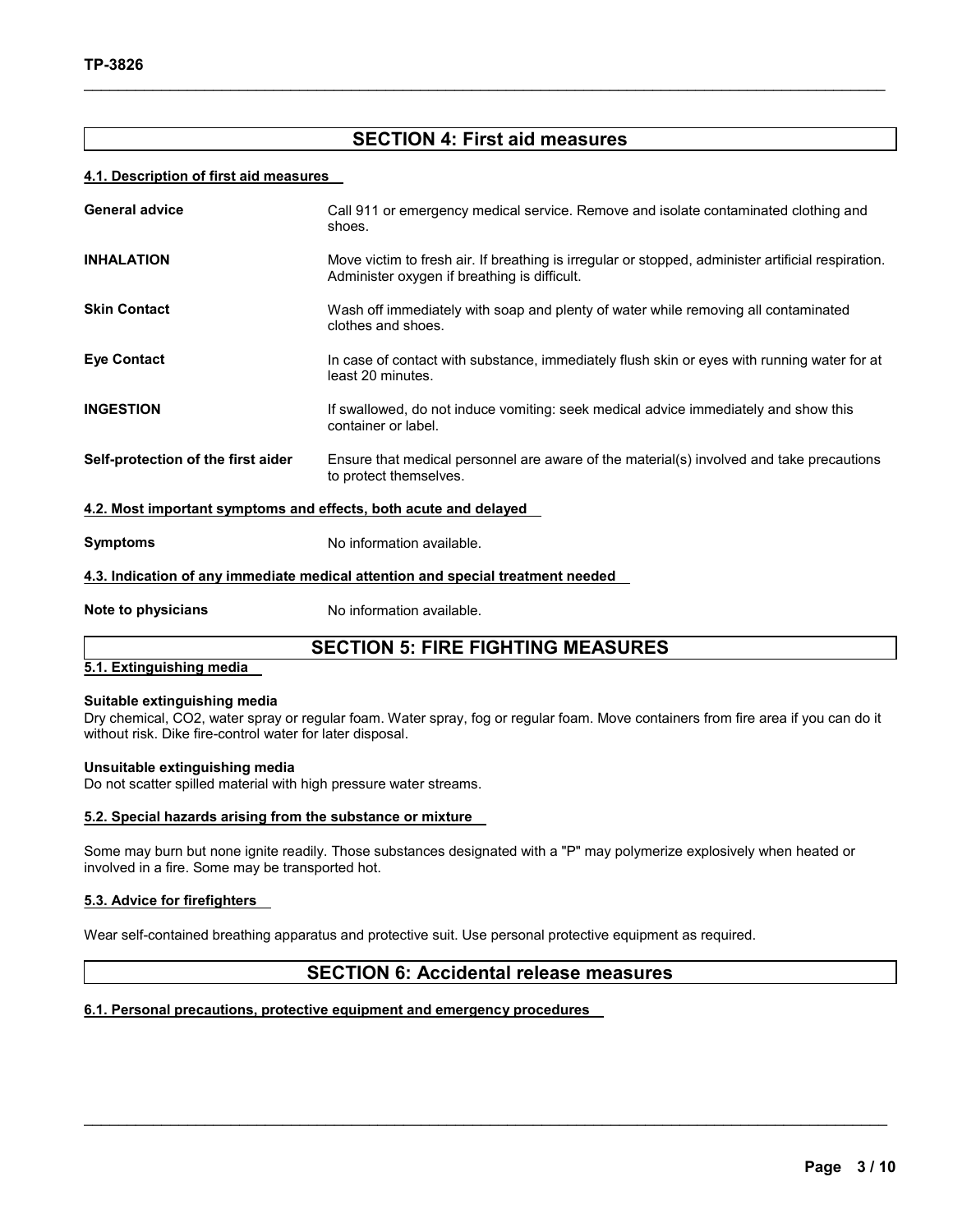# **TP-3826**

# **Personal precautions**

Do not touch or walk through spilled material Stop leak if you can do it without risk Avoid inhalation of asbestos dust

# **For emergency responders**

Use personal protection recommended in Section 8

# **6.2. Environmental precautions**

Prevent entry into waterways, sewers, basements or confined areas.

# **6.3. Methods and material for containment and cleaning up**

**Methods for containment**  Prevent dust cloud

### **Methods for cleaning up**

Cover liquid spill with sand, earth or other non-combustible absorbent material With clean shovel place material into clean, dry container and cover loosely; move containers from spill area Take up with sand or other non-combustible absorbent material and place into containers for later disposal Cover powder spill with plastic sheet or tarp to minimize spreading

# **6.4. Reference to other sections**

# See Section 12: ECOLOGICAL INFORMATION.

# **SECTION 7: Handling and storage**

 $\mathcal{L}_\mathcal{L} = \{ \mathcal{L}_\mathcal{L} = \{ \mathcal{L}_\mathcal{L} = \{ \mathcal{L}_\mathcal{L} = \{ \mathcal{L}_\mathcal{L} = \{ \mathcal{L}_\mathcal{L} = \{ \mathcal{L}_\mathcal{L} = \{ \mathcal{L}_\mathcal{L} = \{ \mathcal{L}_\mathcal{L} = \{ \mathcal{L}_\mathcal{L} = \{ \mathcal{L}_\mathcal{L} = \{ \mathcal{L}_\mathcal{L} = \{ \mathcal{L}_\mathcal{L} = \{ \mathcal{L}_\mathcal{L} = \{ \mathcal{L}_\mathcal{$ 

# **7.1. Precautions for safe handling**

### **Advice on safe handling**

Use personal protective equipment as required. Avoid breathing vapors or mists.

#### **General hygiene considerations**

Wash contaminated clothing before reuse.

# **7.2. Conditions for safe storage, including any incompatibilities**

#### **Storage Conditions**

Store at ambient conditions. Store in accordance with local regulations.

# **7.3. Specific end use(s)**

#### **Risk Management Methods (RMM)**

The information required is contained in this Material Safety Data Sheet.

# **SECTION 8: Exposure controls/personal protection**

# **8.1. Control parameters**

| chemical name              | <b>European Union</b> | <b>United Kingdom</b>      | France                   | <b>Spain</b>              | Germany                  |
|----------------------------|-----------------------|----------------------------|--------------------------|---------------------------|--------------------------|
| 2,6-Di-tert-butyl-p-cresol |                       | STEL: 30 mg/m <sup>3</sup> | TWA: $10 \text{ mg/m}^3$ |                           | TWA: $10 \text{ mg/m}^3$ |
| 128-37-0                   |                       | TWA: $10 \text{ mg/m}^3$   |                          |                           | Ceiling / Peak: 40       |
|                            |                       |                            |                          |                           | mq/m <sup>3</sup>        |
|                            |                       |                            |                          |                           | Skin                     |
| chemical name              | Italy                 | Portugal                   | <b>Netherlands</b>       | <b>Finland</b>            | <b>Denmark</b>           |
| 2,6-Di-tert-butyl-p-cresol |                       |                            |                          | TWA: 10 $mg/m3$           | TWA: $10 \text{ mg/m}^3$ |
| 128-37-0                   |                       |                            |                          | STEL: $20 \text{ mg/m}^3$ | STEL:20mg/m <sup>3</sup> |

 $\mathcal{L}_\text{max} = \mathcal{L}_\text{max} = \mathcal{L}_\text{max} = \mathcal{L}_\text{max} = \mathcal{L}_\text{max} = \mathcal{L}_\text{max} = \mathcal{L}_\text{max} = \mathcal{L}_\text{max} = \mathcal{L}_\text{max} = \mathcal{L}_\text{max} = \mathcal{L}_\text{max} = \mathcal{L}_\text{max} = \mathcal{L}_\text{max} = \mathcal{L}_\text{max} = \mathcal{L}_\text{max} = \mathcal{L}_\text{max} = \mathcal{L}_\text{max} = \mathcal{L}_\text{max} = \mathcal{$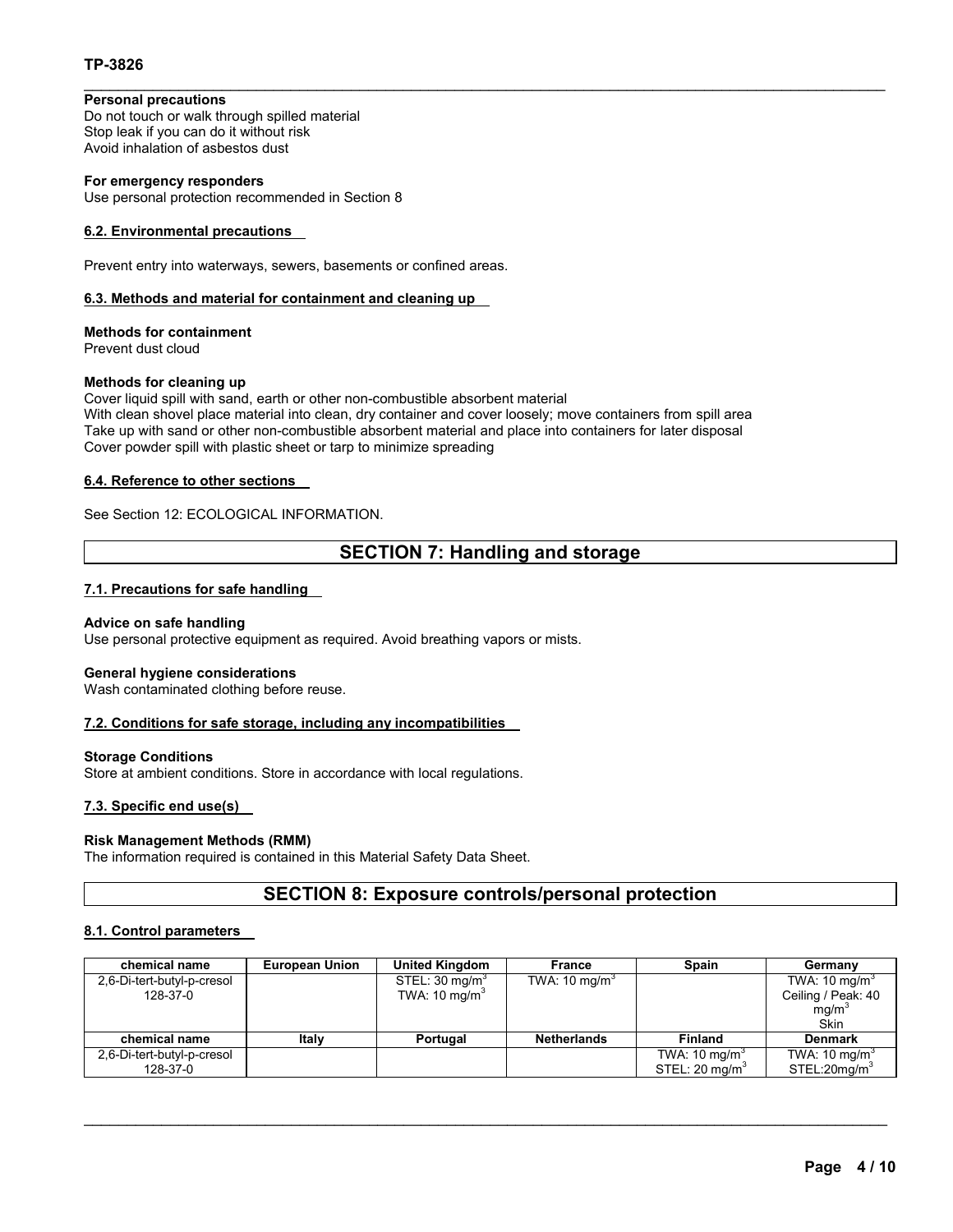| chemical name                                                                                                                                      | <b>Austria</b>           |                                                                                                                                                                                                                                                                                                                                                                                           | <b>Switzerland</b>        | Poland | Norway | Ireland                                        |
|----------------------------------------------------------------------------------------------------------------------------------------------------|--------------------------|-------------------------------------------------------------------------------------------------------------------------------------------------------------------------------------------------------------------------------------------------------------------------------------------------------------------------------------------------------------------------------------------|---------------------------|--------|--------|------------------------------------------------|
| 2,6-Di-tert-butyl-p-cresol<br>128-37-0                                                                                                             | TWA: $10 \text{ mg/m}^3$ |                                                                                                                                                                                                                                                                                                                                                                                           |                           |        |        | $\overline{\text{TW}}$ A: 10 mg/m <sup>3</sup> |
|                                                                                                                                                    |                          |                                                                                                                                                                                                                                                                                                                                                                                           |                           |        |        |                                                |
| Derived No Effect Level (DNEL)                                                                                                                     |                          |                                                                                                                                                                                                                                                                                                                                                                                           | No information available  |        |        |                                                |
| <b>Predicted No Effect Concentration</b><br>(PNEC)                                                                                                 |                          | No information available.                                                                                                                                                                                                                                                                                                                                                                 |                           |        |        |                                                |
| 8.2. Exposure controls                                                                                                                             |                          |                                                                                                                                                                                                                                                                                                                                                                                           |                           |        |        |                                                |
| <b>Engineering controls</b>                                                                                                                        |                          | Ensure adequate ventilation, especially in confined areas.                                                                                                                                                                                                                                                                                                                                |                           |        |        |                                                |
| Personal protective equipment<br><b>Eye/face protection</b><br><b>Hand protection</b><br>Skin and body protection<br><b>Respiratory protection</b> |                          | Tight sealing safety goggles.<br>Wear protective nitrile rubber gloves. Thickness: not less than 0.3mm.<br>Suitable protective clothing.<br>No protective equipment is needed under normal use conditions. If exposure limits are<br>exceeded or irritation is experienced, ventilation and evacuation may be required. In case of<br>inadequate ventilation wear respiratory protection. |                           |        |        |                                                |
| <b>Environmental exposure controls</b>                                                                                                             |                          |                                                                                                                                                                                                                                                                                                                                                                                           | No information available. |        |        |                                                |

# **SECTION 9: Physical and chemical properties**

# **9.1. Information on basic physical and chemical properties**

| <b>Physical state</b><br>Appearance<br>color                                                                                     | Liquid<br>clear<br>light yellow                                                    | Odor<br><b>Odor Threshold</b>                          | characteristic<br>No information available |
|----------------------------------------------------------------------------------------------------------------------------------|------------------------------------------------------------------------------------|--------------------------------------------------------|--------------------------------------------|
| <b>Property</b><br>рH<br>melting point                                                                                           | <b>Values</b>                                                                      | • Method<br><b>Remarks</b><br>No information available |                                            |
| flash point<br><b>Water solubility</b><br>$40^{\circ}$ C<br>Kinematic viscosity<br>$100^{\circ}$ C<br><b>Kinematic viscosity</b> | 192 $\degree$ C<br>378 °F<br>Insoluble in water<br>64.2<br>mm2/s<br>13.39<br>mm2/s | Cleveland Open Cup                                     |                                            |
| 9.2. Other information<br>Pour point<br><b>Dropping point</b><br>@15°C<br>density                                                | $-50.0$ > $°C$<br>No information available<br>0.994 g/cm3                          |                                                        |                                            |

**SECTION 10: Stability and reactivity** 

 $\mathcal{L}_\text{max} = \mathcal{L}_\text{max} = \mathcal{L}_\text{max} = \mathcal{L}_\text{max} = \mathcal{L}_\text{max} = \mathcal{L}_\text{max} = \mathcal{L}_\text{max} = \mathcal{L}_\text{max} = \mathcal{L}_\text{max} = \mathcal{L}_\text{max} = \mathcal{L}_\text{max} = \mathcal{L}_\text{max} = \mathcal{L}_\text{max} = \mathcal{L}_\text{max} = \mathcal{L}_\text{max} = \mathcal{L}_\text{max} = \mathcal{L}_\text{max} = \mathcal{L}_\text{max} = \mathcal{$ 

# **10.1. Reactivity**

No data available.

# **10.2. Chemical stability**

Stable under normal conditions

Explosion Data Sensitivity to Mechanical Impact none. Sensitivity to Static Discharge No information available.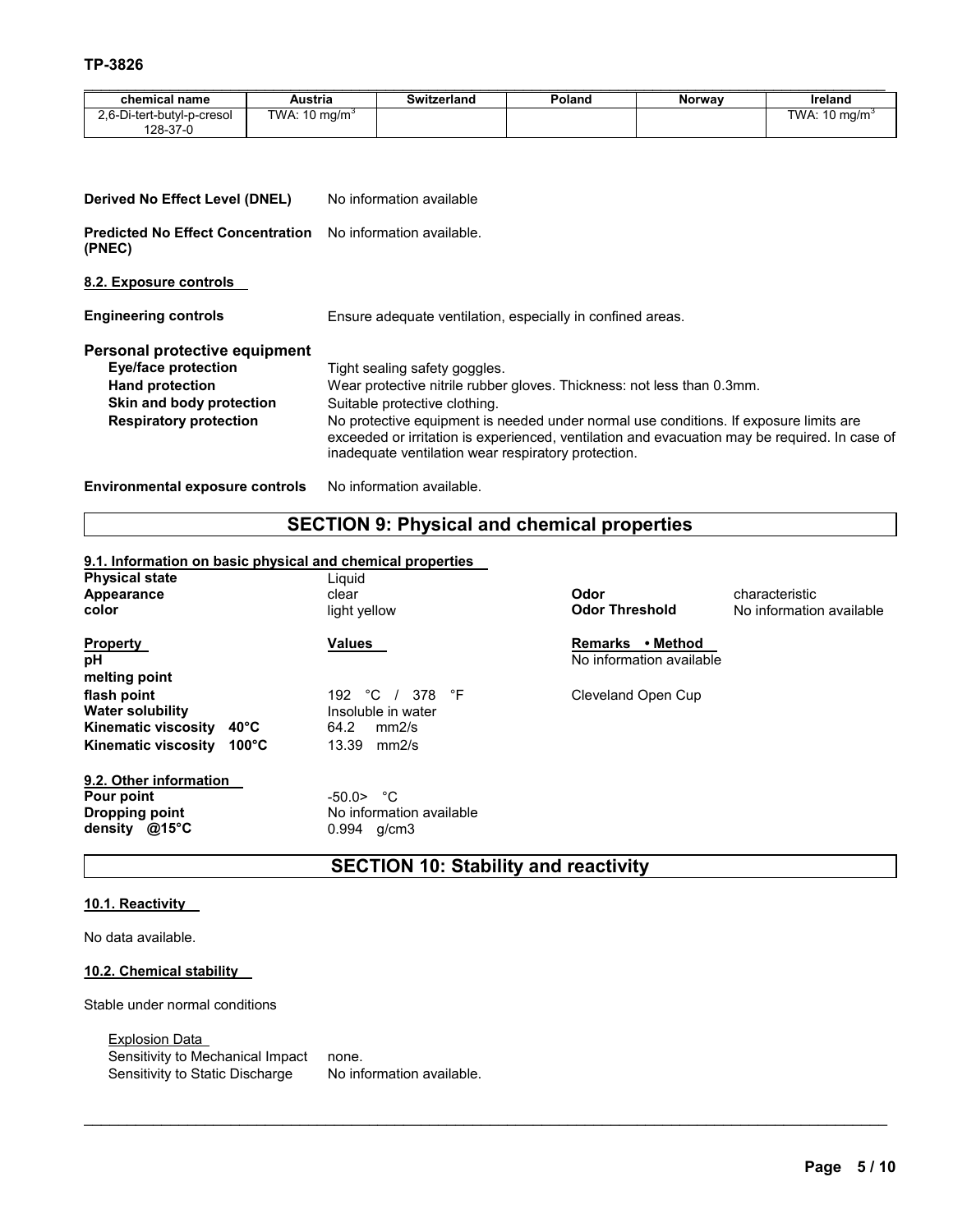# **10.3. Possibility of hazardous reactions**

**Possibility of hazardous reactions** None under normal processing.

### **10.4. Conditions to avoid**

Strong oxidizing agents Heat, flames and sparks

# **10.5. Incompatible materials**

Strong oxidizing agents Strong bases

#### **10.6. Hazardous decomposition products**

Thermal decomposition can lead to release of irritating and toxic gases and vapors

# **SECTION 11: Toxicological information**

 $\mathcal{L}_\mathcal{L} = \{ \mathcal{L}_\mathcal{L} = \{ \mathcal{L}_\mathcal{L} = \{ \mathcal{L}_\mathcal{L} = \{ \mathcal{L}_\mathcal{L} = \{ \mathcal{L}_\mathcal{L} = \{ \mathcal{L}_\mathcal{L} = \{ \mathcal{L}_\mathcal{L} = \{ \mathcal{L}_\mathcal{L} = \{ \mathcal{L}_\mathcal{L} = \{ \mathcal{L}_\mathcal{L} = \{ \mathcal{L}_\mathcal{L} = \{ \mathcal{L}_\mathcal{L} = \{ \mathcal{L}_\mathcal{L} = \{ \mathcal{L}_\mathcal{$ 

### **11.1. Information on toxicological effects**

**acute toxicity** 

# **Product Information**

Product does not present an acute toxicity hazard based on known or supplied information.

| <b>INHALATION</b>   | No data available.       |
|---------------------|--------------------------|
| <b>Eve Contact</b>  | No data available.       |
| <b>Skin Contact</b> | Avoid contact with skin. |
| <b>INGESTION</b>    | No data available.       |

# **The following values are calculated based on chapter 3.1 of the GHS document**

| chemical name                     | Oral LD50                       | <b>Dermal LD50</b>                                                                   | <b>Inhalation LC50</b> |  |
|-----------------------------------|---------------------------------|--------------------------------------------------------------------------------------|------------------------|--|
| <b>TRICRESYL PHOSPHATE</b>        | 3 g/kg (Rat)                    | 3700mg/kg                                                                            | $>11.1$ mg/L           |  |
| (meta, para isomer mixed)         |                                 |                                                                                      |                        |  |
| 2,6-Di-tert-butyl-p-cresol        |                                 | >2000mg/kg bw                                                                        | 546 $mg/m3$            |  |
| Phenol, nonyl-, phosphite (3:1)   | 10000 mg/kg<br>Rat)             | $>$ 2000 $mg/kg$ bw                                                                  |                        |  |
| skin corrosion/irritation         | Mild skin irritation            |                                                                                      |                        |  |
| Serious eye damage/eye irritation | No end point data for material. |                                                                                      |                        |  |
| sensitization                     |                                 | May cause sensitization by skin contact                                              |                        |  |
| germ cell mutagenicity            |                                 | No end point data for material.                                                      |                        |  |
| carcinogenicity                   |                                 | No end point data for material.                                                      |                        |  |
|                                   |                                 |                                                                                      |                        |  |
| <b>Reproductive Toxicity</b>      |                                 | Product is or contains a chemical which is a known or suspected reproductive hazard. |                        |  |
| <b>STOT - single exposure</b>     |                                 | No end point data for material.                                                      |                        |  |
| <b>STOT - repeated exposure</b>   |                                 | No end point data for material.                                                      |                        |  |
|                                   |                                 |                                                                                      |                        |  |

 $\mathcal{L}_\text{max} = \mathcal{L}_\text{max} = \mathcal{L}_\text{max} = \mathcal{L}_\text{max} = \mathcal{L}_\text{max} = \mathcal{L}_\text{max} = \mathcal{L}_\text{max} = \mathcal{L}_\text{max} = \mathcal{L}_\text{max} = \mathcal{L}_\text{max} = \mathcal{L}_\text{max} = \mathcal{L}_\text{max} = \mathcal{L}_\text{max} = \mathcal{L}_\text{max} = \mathcal{L}_\text{max} = \mathcal{L}_\text{max} = \mathcal{L}_\text{max} = \mathcal{L}_\text{max} = \mathcal{$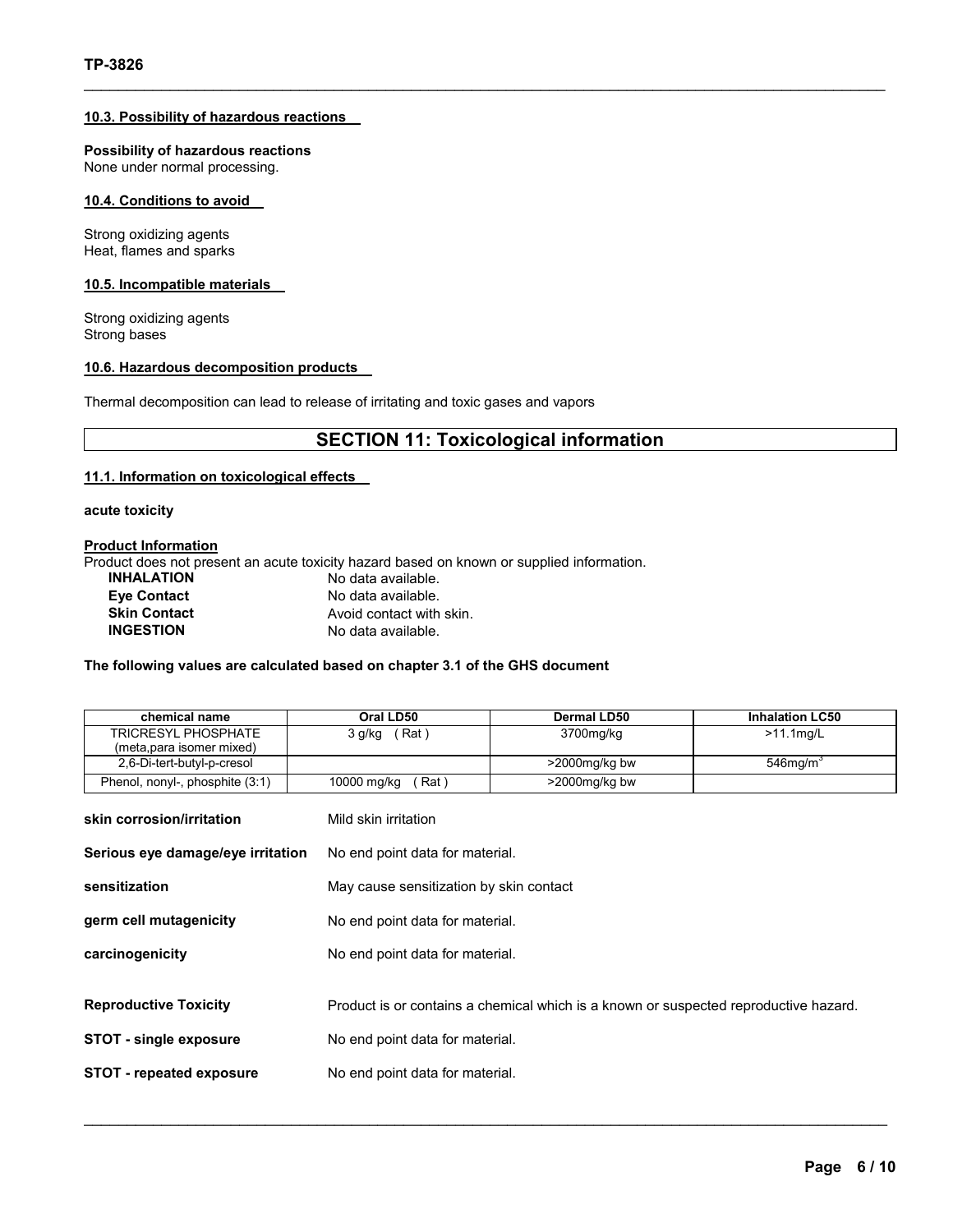# **aspiration hazard** Not classified.

# **SECTION 12: Ecological information**

 $\mathcal{L}_\mathcal{L} = \{ \mathcal{L}_\mathcal{L} = \{ \mathcal{L}_\mathcal{L} = \{ \mathcal{L}_\mathcal{L} = \{ \mathcal{L}_\mathcal{L} = \{ \mathcal{L}_\mathcal{L} = \{ \mathcal{L}_\mathcal{L} = \{ \mathcal{L}_\mathcal{L} = \{ \mathcal{L}_\mathcal{L} = \{ \mathcal{L}_\mathcal{L} = \{ \mathcal{L}_\mathcal{L} = \{ \mathcal{L}_\mathcal{L} = \{ \mathcal{L}_\mathcal{L} = \{ \mathcal{L}_\mathcal{L} = \{ \mathcal{L}_\mathcal{$ 

# **12.1. Toxicity**

**Water hazard class (WGK)** slightly hazardous to water (WGK 1).

#### Harmful to aquatic life

| chemical name                   | Algae/aquatic plants             | Fish                                  | Crustacea                     |
|---------------------------------|----------------------------------|---------------------------------------|-------------------------------|
| <b>TRICRESYL PHOSPHATE</b>      |                                  | 0.21 - 0.32: 96 h Oncorhynchus        |                               |
| (meta, para isomer mixed)       |                                  | mykiss mg/L LC50 flow-through 3.3     |                               |
|                                 |                                  | - 6.2: 96 h Oncorhynchus mykiss       |                               |
|                                 |                                  | mg/L LC50 static 0.1 - 0.22: 96 h     |                               |
|                                 |                                  | Lepomis macrochirus mg/L LC50         |                               |
|                                 |                                  | flow-through 20.4 - 41.2: 96 h        |                               |
|                                 |                                  | Lepomis macrochirus mg/L LC50         |                               |
|                                 |                                  | static 3.2 - 10: 96 h Oryzias latipes |                               |
|                                 |                                  | mg/L LC50 semi-static 4.8 - 6.4: 96   |                               |
|                                 |                                  | h Poecilia reticulata mg/L LC50       |                               |
|                                 |                                  | semi-static                           |                               |
| 2,6-Di-tert-butyl-p-cresol      | 6: 72 h Pseudokirchneriella      | 5: 48 h Oryzias latipes mg/L LC50     |                               |
|                                 | subcapitata mg/L EC50 0.42: 72 h |                                       |                               |
|                                 | Desmodesmus subspicatus mg/L     |                                       |                               |
|                                 | EC50                             |                                       |                               |
| Phenol, nonyl-, phosphite (3:1) |                                  | 10: 96 h Brachydanio rerio mg/L       | 0.42: 48 h Daphnia magna mg/L |
|                                 |                                  | LC50 static                           | EC <sub>50</sub>              |

# **12.2. Persistence and degradability**

No information available.

# **12.3. Bioaccumulative potential**

No information available.

### **12.4. Mobility in soil**

No information available.

# **12.5. Results of PBT and vPvB assessment**

This preparation contains no substance considered to be persistent, bioaccumulating nor toxic (PBT) This preparation contains no substance considered to be very persistent nor very bioaccumulating (vPvB)

| chemical name                                 | <b>DDT</b><br>and<br><b>vPvB</b><br>`assessment<br>ו כו |  |
|-----------------------------------------------|---------------------------------------------------------|--|
| -creso<br>t-butvl-<br>اer-الـ<br>$\mathbf{v}$ | Applicable<br>Not                                       |  |

 $\mathcal{L}_\text{max} = \mathcal{L}_\text{max} = \mathcal{L}_\text{max} = \mathcal{L}_\text{max} = \mathcal{L}_\text{max} = \mathcal{L}_\text{max} = \mathcal{L}_\text{max} = \mathcal{L}_\text{max} = \mathcal{L}_\text{max} = \mathcal{L}_\text{max} = \mathcal{L}_\text{max} = \mathcal{L}_\text{max} = \mathcal{L}_\text{max} = \mathcal{L}_\text{max} = \mathcal{L}_\text{max} = \mathcal{L}_\text{max} = \mathcal{L}_\text{max} = \mathcal{L}_\text{max} = \mathcal{$ 

# **12.6. Other adverse effects**

No known effect

#### **Endocrine Disruptor Information** .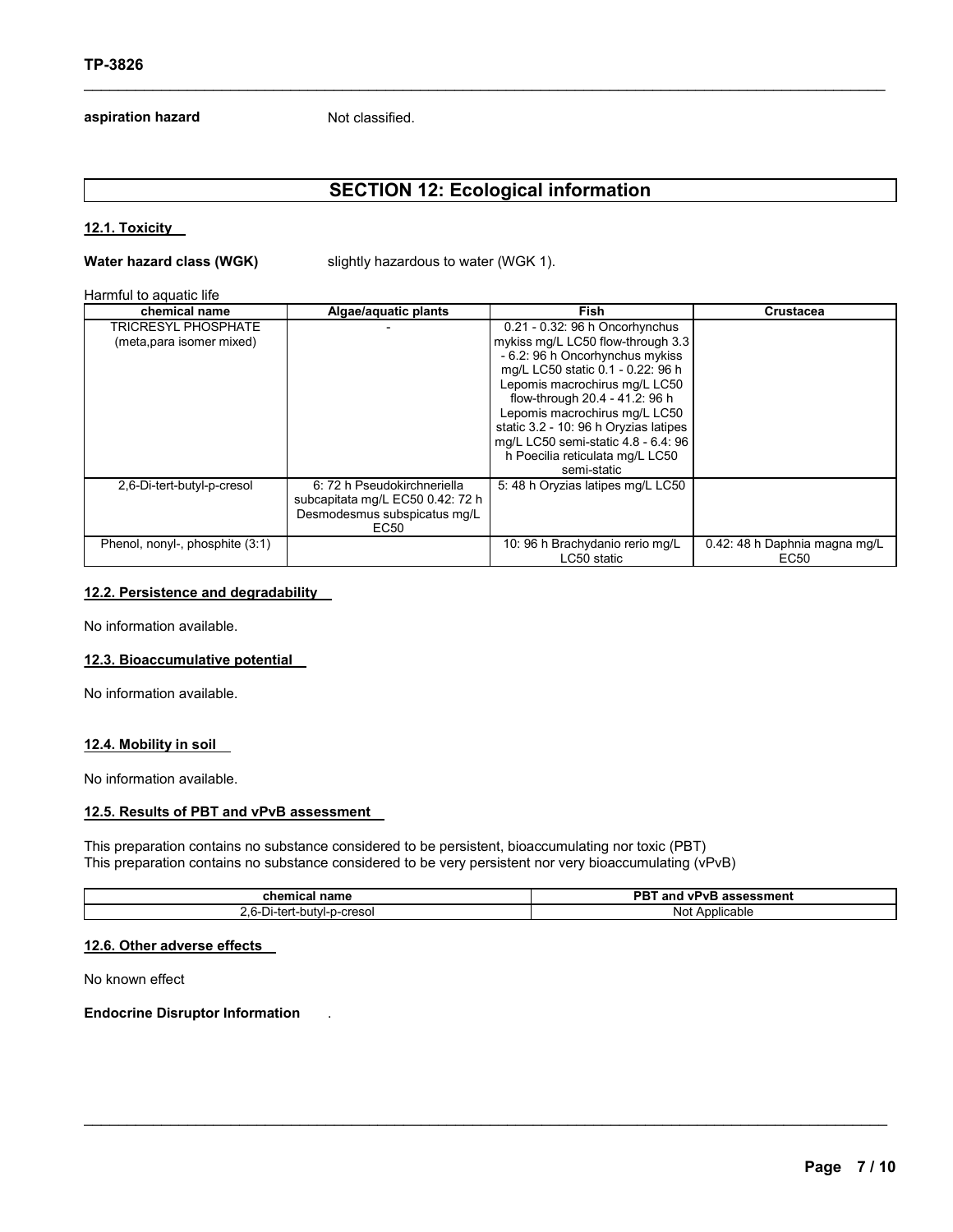# $\mathcal{L}_\mathcal{L} = \{ \mathcal{L}_\mathcal{L} = \{ \mathcal{L}_\mathcal{L} = \{ \mathcal{L}_\mathcal{L} = \{ \mathcal{L}_\mathcal{L} = \{ \mathcal{L}_\mathcal{L} = \{ \mathcal{L}_\mathcal{L} = \{ \mathcal{L}_\mathcal{L} = \{ \mathcal{L}_\mathcal{L} = \{ \mathcal{L}_\mathcal{L} = \{ \mathcal{L}_\mathcal{L} = \{ \mathcal{L}_\mathcal{L} = \{ \mathcal{L}_\mathcal{L} = \{ \mathcal{L}_\mathcal{L} = \{ \mathcal{L}_\mathcal{$ **SECTION 13: Disposal considerations**

# **13.1. Waste treatment methods**

| Waste from Residues / Unused | Disposal should be in accordance with applicable regional, national and local laws and |
|------------------------------|----------------------------------------------------------------------------------------|
| <b>Products</b>              | regulations.                                                                           |
| Contaminated packaging       | Improper disposal or reuse of this container may be dangerous and illegal.             |

# **SECTION 14: Transport information**

# **IMDG**

| 14.1                | UN/ID no<br>14.2 Proper shipping name<br>14.3 Hazard Class<br>14.4 Packing group<br><b>Description</b><br>14.5 Marine pollutant<br><b>Environmental hazard</b><br>14.6 Special Provisions<br>EmS-No                                             | <b>UN3082</b><br>Environmentally hazardous substances, liquid, n.o.s.<br>9<br>III<br>UN3082, Environmentally hazardous substances, liquid, n.o.s, 9, III<br>Not Applicable<br>Yes<br>274, 335<br>$F-A, S-F$      |
|---------------------|-------------------------------------------------------------------------------------------------------------------------------------------------------------------------------------------------------------------------------------------------|------------------------------------------------------------------------------------------------------------------------------------------------------------------------------------------------------------------|
| RID<br>14.1<br>14.2 | UN/ID no<br><b>Proper shipping name</b><br>14.3 Hazard Class<br>14.4 Packing group<br><b>Description</b><br>14.5 Environmental hazard<br><b>Classification code</b><br>14.6 Special Provisions                                                  | <b>UN3082</b><br>Environmentally hazardous substances, liquid, n.o.s<br>9<br>III<br>UN3082, Environmentally hazardous substances, liquid, n.o.s, 9, III<br><b>Yes</b><br>M <sub>6</sub><br>none                  |
| <b>ADR</b><br>14.3  | 14.1 UN/ID no<br>14.2 Proper shipping name<br><b>Hazard Class</b><br>Labels<br>14.4 Packing group<br><b>Description</b><br>14.5 Environmental hazard<br>14.6 Special Provisions<br><b>Classification code</b><br><b>Tunnel restriction code</b> | <b>UN3082</b><br>Environmentally hazardous substances, liquid, n.o.s<br>9<br>9<br>Ш<br>UN3082, Environmentally hazardous substances, liquid, n.o.s, 9, III, (E)<br>Yes<br>274, 335, 601<br>M <sub>6</sub><br>(E) |
| <b>IATA</b>         | 14.1 UN/ID no<br>14.2 Proper shipping name<br>14.3 Hazard Class<br>11.1 Dacking aroun                                                                                                                                                           | <b>UN3082</b><br>Environmentally hazardous substances, liquid, n.o.s<br>9<br>$\mathbf{H}$                                                                                                                        |

**14.4 Packing group** III **Description** UN3082, Environmentally hazardous substances, liquid, n.o.s, 9, III **14.5 Environmental hazard** Yes<br>**14.6 Special Provisions** A97, A158 **14.6 Special Provisions A97**<br>**ERG Code**  9L

# **ADN**

**14.1 UN/ID no CONTACK UN3082<br>14.2 Proper shipping name** Environn

**ERG** Code

**14.2 Proper shipping name** Environmentally hazardous substances, liquid, n.o.s

 $\mathcal{L}_\text{max} = \mathcal{L}_\text{max} = \mathcal{L}_\text{max} = \mathcal{L}_\text{max} = \mathcal{L}_\text{max} = \mathcal{L}_\text{max} = \mathcal{L}_\text{max} = \mathcal{L}_\text{max} = \mathcal{L}_\text{max} = \mathcal{L}_\text{max} = \mathcal{L}_\text{max} = \mathcal{L}_\text{max} = \mathcal{L}_\text{max} = \mathcal{L}_\text{max} = \mathcal{L}_\text{max} = \mathcal{L}_\text{max} = \mathcal{L}_\text{max} = \mathcal{L}_\text{max} = \mathcal{$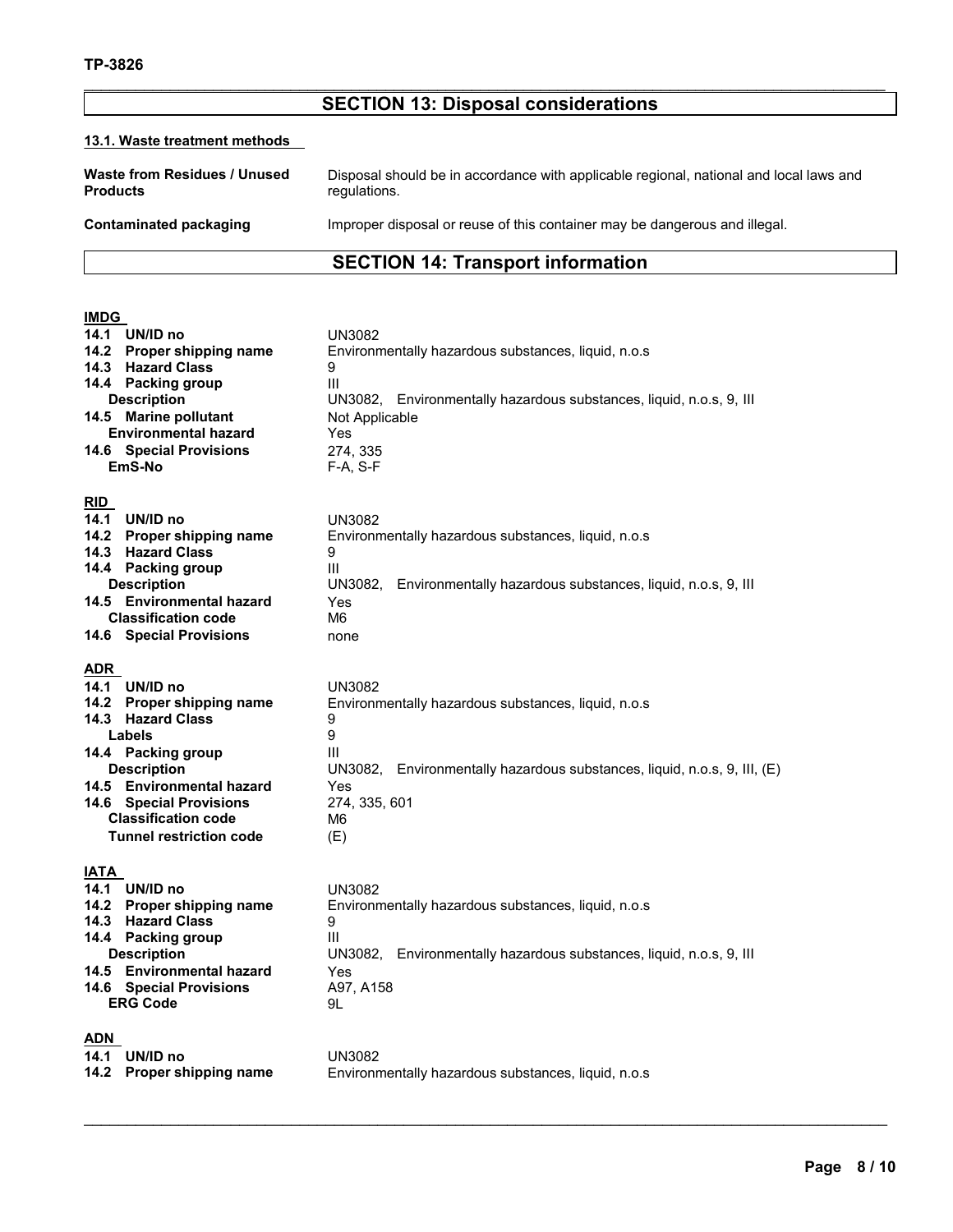# **TP-3826**

| 14.3 Hazard Class              | 9                                                                   |
|--------------------------------|---------------------------------------------------------------------|
| <b>Classification code</b>     | M6                                                                  |
| Hazard label(s)                | 9                                                                   |
| 14.4 Packing group             | Ш                                                                   |
| 14.5 Environmental hazard      | Yes                                                                 |
| <b>Description</b>             | UN3082, Environmentally hazardous substances, liquid, n.o.s, 9, III |
| <b>14.6 Special Provisions</b> | 274, 335, 601                                                       |
| Limited quantity (LQ)          | 5 L                                                                 |
| <b>IBC</b>                     |                                                                     |
| Transport in bulk according to | Not regulated                                                       |
| Annex II of MARPOL 73/78 and   |                                                                     |
| the <b>IBC</b> Code            |                                                                     |

# **SECTION 15: Regulatory information**

 $\mathcal{L}_\mathcal{L} = \{ \mathcal{L}_\mathcal{L} = \{ \mathcal{L}_\mathcal{L} = \{ \mathcal{L}_\mathcal{L} = \{ \mathcal{L}_\mathcal{L} = \{ \mathcal{L}_\mathcal{L} = \{ \mathcal{L}_\mathcal{L} = \{ \mathcal{L}_\mathcal{L} = \{ \mathcal{L}_\mathcal{L} = \{ \mathcal{L}_\mathcal{L} = \{ \mathcal{L}_\mathcal{L} = \{ \mathcal{L}_\mathcal{L} = \{ \mathcal{L}_\mathcal{L} = \{ \mathcal{L}_\mathcal{L} = \{ \mathcal{L}_\mathcal{$ 

# **15.1. Safety, health and environmental regulations/legislation specific for the substance or mixture**

**Not regulated** 

| chemical name                                                | French RG number | Title |
|--------------------------------------------------------------|------------------|-------|
| PHOSPHATE (meta,para isomer mixed)<br>TRICRESYL<br>1330-78-5 | RG<br>: 34       |       |

### **European Union**

Water hazard class (WGK) slightly hazardous to water (WGK 1).

**Proper shipping name Not regulated**<br> **CATEGORY Not regulated** 

Take note of Directive 98/24/EC on the protection of the health and safety of workers from the risks related to chemical agents at work

#### **15.2. Chemical safety assessment**

A Chemical Safety Assessment is not required for this substance

#### **International Inventories**

| <b>ENCS</b>          | Complies |
|----------------------|----------|
| <b>TSCA</b>          | Complies |
| <b>EINECS/ELINCS</b> | Complies |
| DSL                  | Complies |
| KECL                 | Complies |
| <b>PICCS</b>         | Complies |
| China (IECSC)        | Complies |
| <b>Taiwan</b>        | Complies |

# **SECTION 16: Other information**

 $\mathcal{L}_\mathcal{L} = \{ \mathcal{L}_\mathcal{L} = \{ \mathcal{L}_\mathcal{L} = \{ \mathcal{L}_\mathcal{L} = \{ \mathcal{L}_\mathcal{L} = \{ \mathcal{L}_\mathcal{L} = \{ \mathcal{L}_\mathcal{L} = \{ \mathcal{L}_\mathcal{L} = \{ \mathcal{L}_\mathcal{L} = \{ \mathcal{L}_\mathcal{L} = \{ \mathcal{L}_\mathcal{L} = \{ \mathcal{L}_\mathcal{L} = \{ \mathcal{L}_\mathcal{L} = \{ \mathcal{L}_\mathcal{L} = \{ \mathcal{L}_\mathcal{$ 

# **Full text of H-Statements referred to under sections 2 and 3**

H317 - May cause an allergic skin reaction H400 - Very toxic to aquatic life H410 - Very toxic to aquatic life with long lasting effects H412 - Harmful to aquatic life with long lasting effects EUH208 - May produce an allergic reaction

**Issue Date** 9-Sept-2017